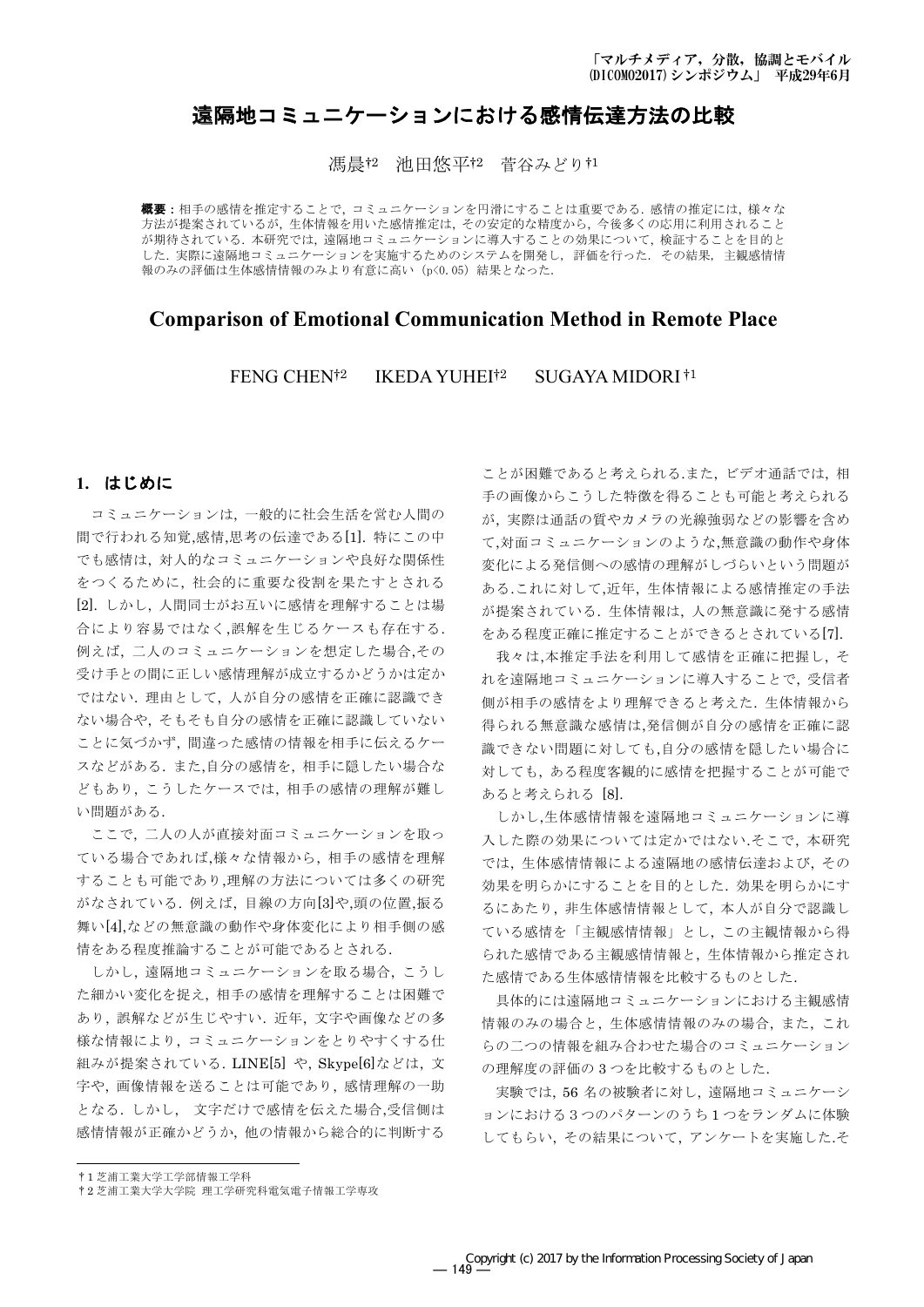の結果、主観感情情報のみの評価は、生体感情評価のみよ りも,相手の感情を理解しやすいという結果が得られた.こ のことから、遠隔地コミュニケーションでは、生体感情情 報などから直接得られる正確な感情を伝えるよりも、相手 の意図的に伝えたい感情を受け取ることの方が重要である と認識されていることがわかった. また、主観感情情報と, 生体感情情報を組み合わせる方法については、新しいコミ ュニケーションとして好意的な意見もあり、今後の新しい コミュニケーション手法の開発につながると考えられる.

本論文の構成は、以下の通りである. まず、第2節で目 的と提案, 第3節に実験, 第4節で考察,第5節で結論とし た.

# 2. 目的と提案

### 2.1 課題と目的

従来の遠隔地コミュニケーション手法には,言葉,形容詞, 絵文字などの意識的な感情を伝えることができるが、無意 識に発せられる感情を伝えることでより、感情の理解が深 まるかどうかについて、十分な研究が存在しない. そこで, 本研究は本仮説の検証を目的とした研究を行う.

生体感情情報を導入して,遠隔地感情の伝達方法が 3 つ のパターンと設定する.

- 1. 主観感情情報のみ
- 2. 生体感情情報のみ
- 3. 主観感情情報と生体感情情報両方(両方).

上記の三種類遠隔地感情伝達方法のうち、受信者にとって、 どの方式が最も感情を理解しやすいパターンであるかを検 証する.

## 2.3 提案

目的の実現のために、検証のためのシステムを設計し、 実験を行うものとした.

### 2.3.1 感情推定方法

本研究では感情推定を行うにあたり、Russell の円環モ デルである感情分類モデルを用いた[9]. Russell は, Pleasure(愉快)と Arousal(覚醒)の二つの軸に基づき、全て の感情を分類できると考え、感情の円環モデルを提唱した. この円環モデルは、直交する二次元座標上の x 軸に当た るプラス方向に Pleasure, マイナス方向を Misery, y 軸 のプラス方向に Arousal, マイナス方向を Sleepiness と し、座標軸の中の 4 象限に感情を配置しているモデルであ る. ここでは、それぞれ第1象限を Excitement, 第2象限 を Distress, 第3象限を Sad, 第4象限を Relaxation とし た.

本 Russell の円環モデル上の感情を特定するために、ま ず、センサで計測された生体情報の値をもとに解析を加え, その結果を感情の分類モデルに点をプロットし、プロット された点の位置から感情分類を行うものとした。ここで、

Russell の円環モデルを評価するために利用する生体情報 を脳波と心拍 (脈拍) とした (図2).

脈拍センサ[10]は、縦軸にマップして利用した. 本セン サは光電式容積脈波記録法 (フォトプレチスモグラフィ) により、心拍数を計測するものである. 本研究では、評価 指標として pNN50 を用いた.pNN50 では連続する心拍数か ら,心拍のピークR波とR波の間隔をRR間隔としたとき, この隣接する RR 間隔の差が 50ms を超える心拍数の割合 を示す. 一般的にRR 間隔は呼吸や血圧の影響にて一定のゆ らぎがあることが前提とされていることから、この RR 間 隔は50ms 以上の割合が高いほど正常(快)状態とされる. このことからある一定時間に、この割合となる 0~1.0 の割 合の値を算出する pNN50 は, x 軸が示す Pleasure/非 Pleasure, すなわち快-不快を短時間で評価することがで きる指標として適切だと考えて採用した.

次に Y 軸の値は、NeuroSkv 社の MindWave Mobile[11] から出力される値を用いるものとした.

#### 2.3.2 システム構成

本システムの全体図を、図1に示した. まず、発信側に 対して脈拍センサ図 2 と脳波センサ図 3 を装着する. 事前 用意した感情を喚起する4つの動画表 1 を順番で見せる. 動画を見ながら,装着した 2 つのセンサから生体感情情報 を取得し,感情を判定する.



図1 システム概要図

次に、発信側が自分の主観的な感情を 4 つの選択肢 (Excitement, Distress, Sad, Relaxation)から1つを選ぶ. 選んだ感情から、生体感情情報,主観感情情報,生体主観両 方.3つパターンの結果を順番で発送する.

受信側は受信した情報の順番によって,アンケート(表 2)をする.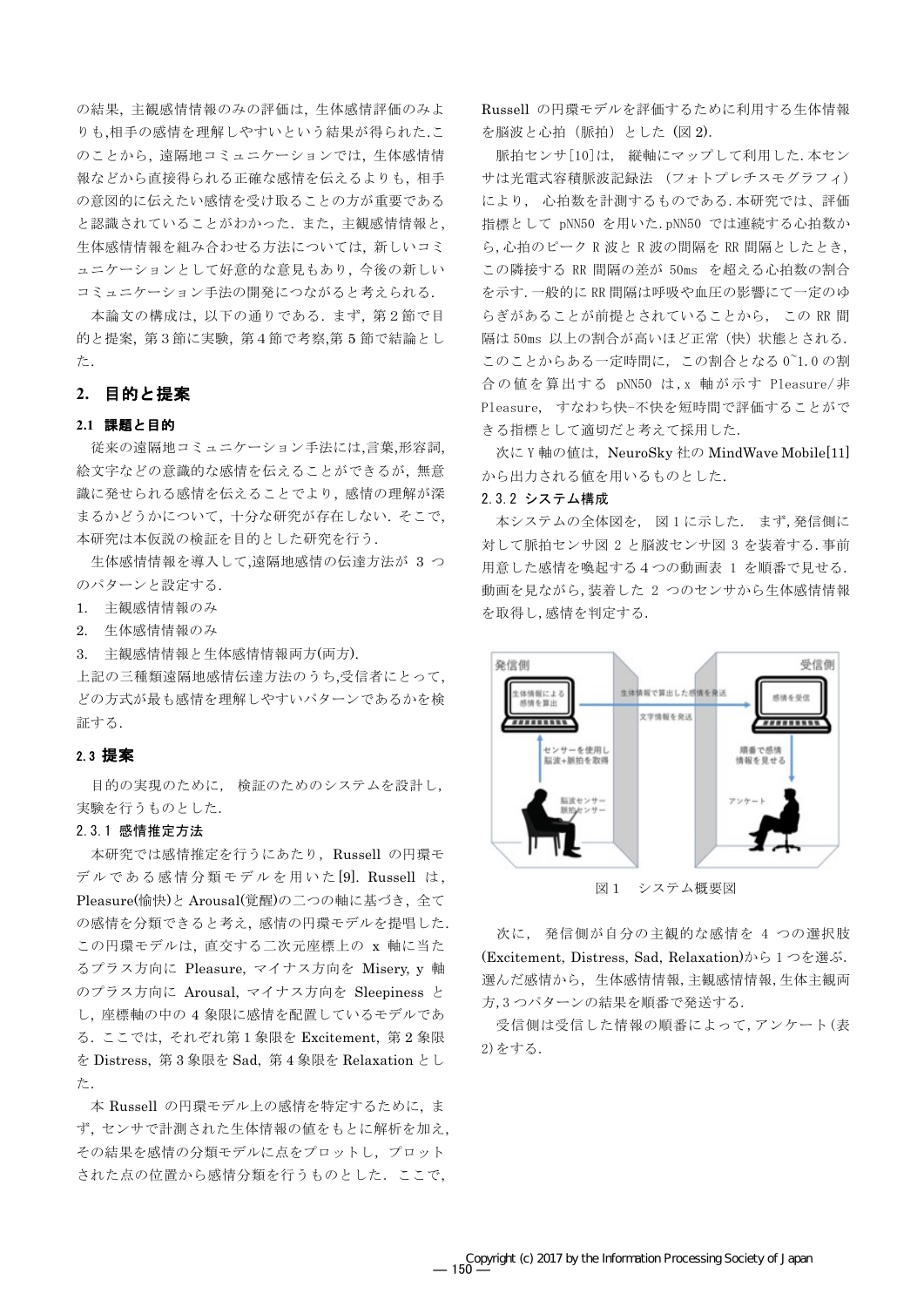

図 2 脈拍センサ:Arduino 用



図 3 脳波センサ:Mind wave-mobile (Neuro Sky 社)

| 映像   | 映像内容                      | 想起させる感情    |
|------|---------------------------|------------|
| 映像 1 | PACIFIC RIM - Introducing | Excitement |
|      | Gipsy Danger              |            |
| 映像 2 | The dog who grew a new    | Distress   |
|      | face - Kalu's astounding  |            |
|      | recovery (graphic)        |            |
| 映像 3 | HACHI 約束の犬(部分)            | Sad        |
| 映像 4 | ハワイの波の音とピアノを              | Relaxation |
|      | コラボ                       |            |

表1 使用する動画と想起される感情

# 3. 実験

#### 3.1 実験概要

今回、実験は「主観感情情報のみ」「生体感情情報のみ」 「主観感情情報と生体感情情報」3 種類の感情伝達方法の うち, 受信相手にとって, どれが最も感情を理解しやすいか の検証を行う. 実験協力者は 56 名の参加予定. そして実験 を参加する前に十分の睡眠を取ることが必用である. 睡眠 不足における感情測定は結局に影響を与える恐れがある.

### 3.2 実験手順

## (A) 発信側手順

1. 2人の実験協力者を別部屋に待機させる.

2. 実験開始、発信側が設備(脳波センサーと脈拍センサ) を装着して,静息 (外部環境心地よい) (2min)

3. 発信側が生体感情情報(脳波と脈拍)を取りしながら, 映画を見せる (5min)

4. 映画が終わったら、発信側は自分の感情情報を送信する  $(\text{lnin})$ 

1. 2人の実験協力者を別部屋に待機させる.

2. 実験開始,受信側はアンケートの問題1まで答えられる 3. 受信した後,受信側はアンケートの問題2から4まで答 えられる.

### 3.3 アンケート

アンケートの内容は下記の表2に示す。

| 受信側アンケート        |                             |
|-----------------|-----------------------------|
| 自分は相手の感情を理解する   | 苦手の←→ 得意                    |
| ことが得意ですが?(4段評価) |                             |
| 主観感情情報から得られた情   | 全く分からない                     |
| 報に基づいて、相手の感情を   | 十分理解した<br>$\longrightarrow$ |
| どのくらい理解しています    |                             |
| か?(6 段評価)       |                             |
| 生体感情情報から得られた情   | 全く分からない                     |
| 報に基づいて、相手の感情を   | 十分理解した                      |
| どのくらい理解しています    |                             |
| か?(6 段評価)       |                             |
| 主観感情情報と生体感情情報   | 全く分からない                     |
| から得られた情報に基づいて,  | 十分理解した                      |
| 相手の感情をどのくらい理解   |                             |
| していますか? (6 段評価) |                             |
| 主観感情情報 1,生体感情情報 |                             |
| 2,主観感情情報と生体感情情  | 00> <i>A</i> A>00           |
| 報3両方を送る3つのコミュ   |                             |
| ニケーション手段の中で, 最も |                             |
| 理解しやすいと考えたものの   |                             |
| 順に並べてください       |                             |

表2 アンケートの内容

アンケートは.自己評価.3 つ受信パターンに対する評価 と順番に並びを行った.項目の左側を 1.右側を 4 (6) とし て評価を行った.例として,問題 2(主観感情情報から得られ た情報に基づいて、相手の感情をどのくらい理解していま すか)で1と回答した場合は全く分からない2に回答した 場合は分からない,3に回答した場合はやや分からない,4に 回答した場合はやや理解した.5に回答した場合は理解した 6と回答した場合は十分理解したと解釈を行うものとした.

## 3.4 順番

本実験では、主観感情情報、生体感情情報、主観感情情報と 生体感情情報両方 (両方) 3つの受信パターンを体験して もらった.このことから.実験の最初に見せるパターンの結 果を知ることで,先入観による実験の結果に影響を与える 可能性が高いため,表3のようなグルーピングを行った.

(B) 受信側手順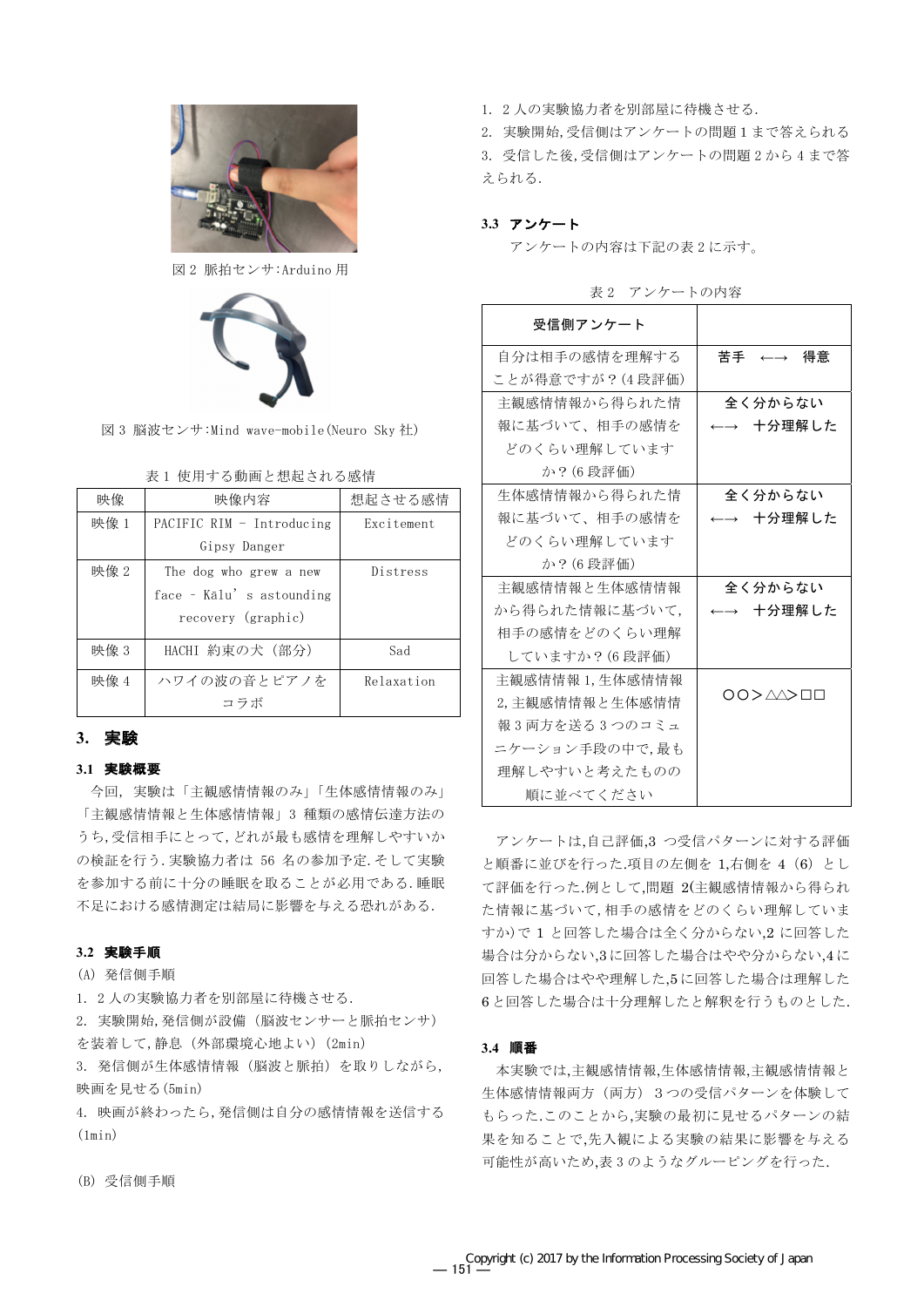表 3 グループ分け

| グループ番号 | 受信順番   |
|--------|--------|
| グループ1  | 主,生,両方 |
| グループ2  | 生,主,両方 |
| グループ3  | 両方,生,主 |
| グループ4  | 両方,主,生 |

被験者は 56 人存在するため,各グループに 14 名ずつ振 り分けた. 本実験では、両方パターンを最初に体験するか、 最後に体験するかによってどのような違いが現れるのか確 認を行うため,生体情主観情両方のパターンを 2 番目に体 験する手順は省略した[12].

#### 3.5 実験結果

今回の実験は「主観感情情報のみ」「生体感情情報のみ」 「主観感情情報と生体感情情報」3種類の感情伝達方法の うち、受信相手にとって、どれが最も感情を理解しやすいか の検証を行った (実験協力者は56名). 主観評価の主観感 情情報と生体感情情報(による算出下感情)を順番で受信側 へ発送する. 受信側は受信した情報の順番によって,主観を 答えるアンケートを実施した.

表 4 はアンケート結果の問題1から,問題4までの平均 値である.図 3 から見ると生体感情情報から得られた情報 に基づく相手の感情への判断の得点が一番少なく,1から6 までの答えの中に生体感情情報の平均得点が 2.375 であっ た. 事後の聞き取り調査では、「相手の主観感情を知らずの 上,勝手に相手の生体感情情報(受験者の言葉によると本音) を知ることか倫理的に良くないと感じている」という意見 が述べられた.

|         | 平均値   |
|---------|-------|
| 問題(感情)1 | 3.017 |
| 問題(感情)2 | 3.83  |
| 問題(感情)3 | 2.375 |
| 問題(感情)4 | 3.64  |

表 4 全体の平均値



図4 グループ分けの平均値

問題2の平均値から見ると主観感情情報による相手の感 情を理解することは一番高いと分かる. 事後の聞き取り調 査によると、「どんな状況(対面や遠隔地など)にしても, 相手が感情として表現したいことを重んじることは相手に 対する尊敬である」といった意見が述べられた.

問題4主観感情情報と生体感情情報両方を利用して相手 の感情を理解することの平均値は第2位に高い結果となっ た. 事後の聞き取り調査によるって両立の答えが得られ た.1 つが両方を結びつけることが使ったことがないから おもしろさが高い. もう1つは主観感情情報を知った上に, 生体感情情報を加えて更に相手の感情を理解することがで きる(例として,生体感情情報か Sad の場合,主観感情情報 が Excitement の場合, 相手が強がりしている).

3.4 章順番で言ったとおり 3 つのパターンに影響を与え 恐れがあるため、違う順番でグループを分けました。動画を 見せる順番による受信側の理解が変わる恐れを避けるため, グループ分けの平均値の計算も比較した. 図 5 は実験順番 による比較結果である. 順番による結果の差があるけど, 表5有意差の結果から見ると、グループ間に有意差が見ら れなかった.



図5 順番による比較

図 6 は各クループの平均値の結果となる. こちらの図か ら見ると,生体感情情報のみパターンの平均値が低いと判 明した. 主観感情情報のみと両方利用パターンの結果がほ